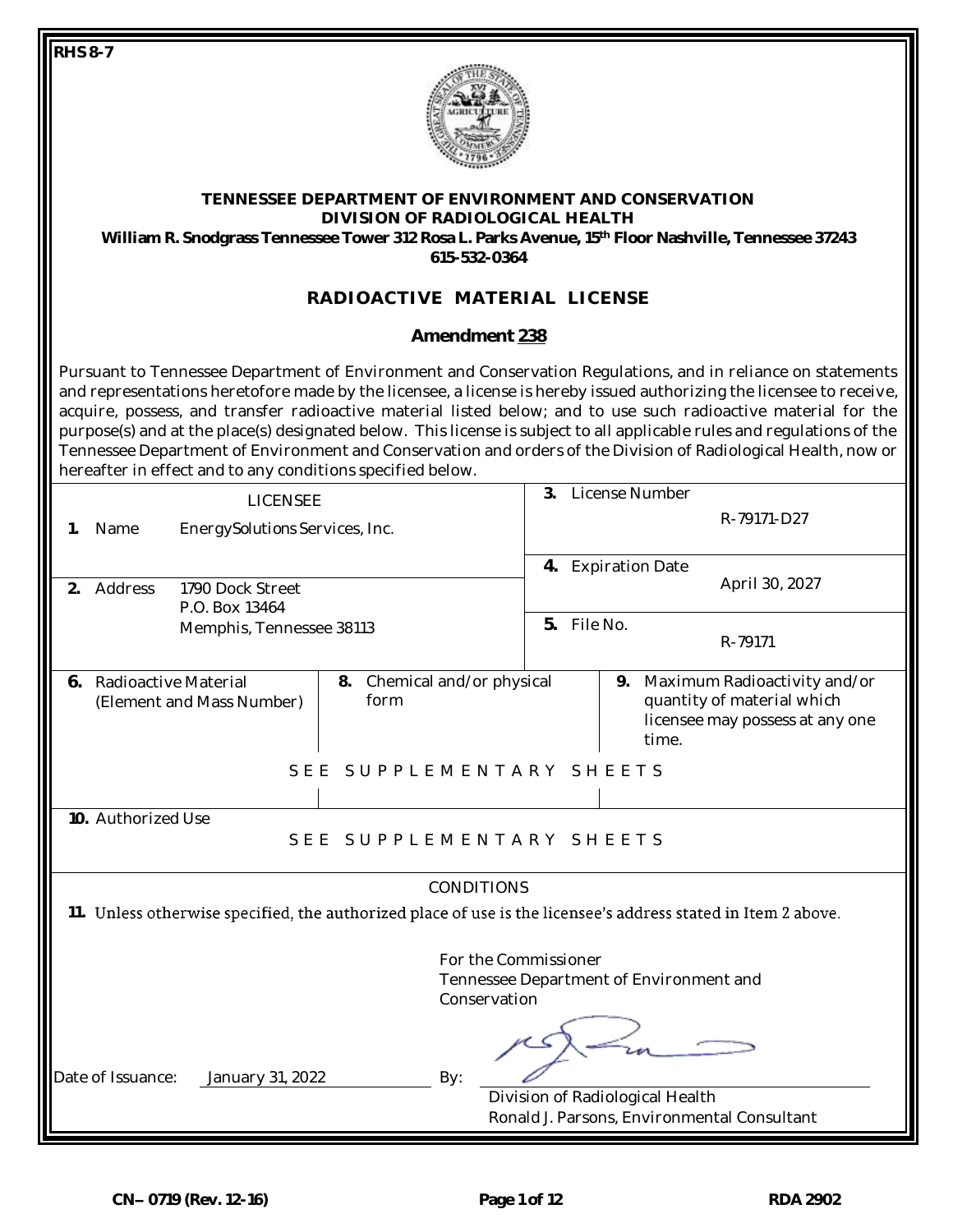

### **RADIOACTIVE MATERIAL LICENSE**

## **Amendment 238**

### **License No. R-79171-D27**

## S U P P L E M E N T A R Y S H E E T

| 6. | Radioactive Material<br>(Element and<br>Mass Number) |                                                                                                                                                                                                                          | 8. | Chemical<br>and/or<br><b>Physical Form</b> |                                                                                                                                                                                                    |  | Maximum Radioactivity<br>and/or Quantity of Material<br>Which Licensee May<br>Possess at Any One Time |                                   |  |
|----|------------------------------------------------------|--------------------------------------------------------------------------------------------------------------------------------------------------------------------------------------------------------------------------|----|--------------------------------------------|----------------------------------------------------------------------------------------------------------------------------------------------------------------------------------------------------|--|-------------------------------------------------------------------------------------------------------|-----------------------------------|--|
|    | $A_{\cdot}$                                          | Mixed activation and<br>fission products with<br>atomic numbers 1-83<br>inclusive, and other<br>radionuclides with<br>atomic numbers 84-92<br>(except Uranium 233,<br>Uranium 235, and Iron<br>55), and 95-100 inclusive |    |                                            | A. Any form suitable for<br>transport under U.S.<br>Department of<br>Transportation<br>Regulations (oxides<br>metallic residues,<br>organic and<br>inorganic); not to<br>include sealed<br>sources |  |                                                                                                       | A. 1800 Curies +                  |  |
|    | B.                                                   | Uranium enriched in<br>the U-235 isotope                                                                                                                                                                                 |    | В.                                         | Same as 8A.                                                                                                                                                                                        |  | В.                                                                                                    | 350 grams of<br>contained U-235 * |  |
|    | $C_{\cdot}$                                          | Uranium 233                                                                                                                                                                                                              |    | C.                                         | Same as 8A.                                                                                                                                                                                        |  |                                                                                                       | C. 200 grams $*$                  |  |
|    | D.                                                   | Plutonium                                                                                                                                                                                                                |    | D.                                         | Same as 8A.                                                                                                                                                                                        |  |                                                                                                       | D. 200 grams $*$<br>and 2 Curies  |  |
|    | F.                                                   | Iron 55                                                                                                                                                                                                                  |    | Е.                                         | Same as 8A.                                                                                                                                                                                        |  | Е.                                                                                                    | 600 Curies                        |  |
|    | F.                                                   | Transuranics (not Pu or<br>$Am-241$                                                                                                                                                                                      |    |                                            | F. Same as 8A.                                                                                                                                                                                     |  | F.                                                                                                    | 5 Curies +                        |  |

- \* For each kind of special nuclear material, determine the ratio between the quantity of that special nuclear material and the quantity specified here for the same kind of special nuclear material. The sums of such ratios for all kinds of special nuclear material in combination shall not exceed "1" (i.e., unity).
- + This authorization does not include the possession of quantities of single radionuclides where the sum of activities equals or exceeds those in the Table of Risk Significant Quantities (Category 2 Quantities, "State Regulations for Protection Against Radiation 0400-20-13-.08). It also does not authorize the possession of quantities of multiple radionuclides where the sum of the ratios of activities in the above Table equals or exceeds unity.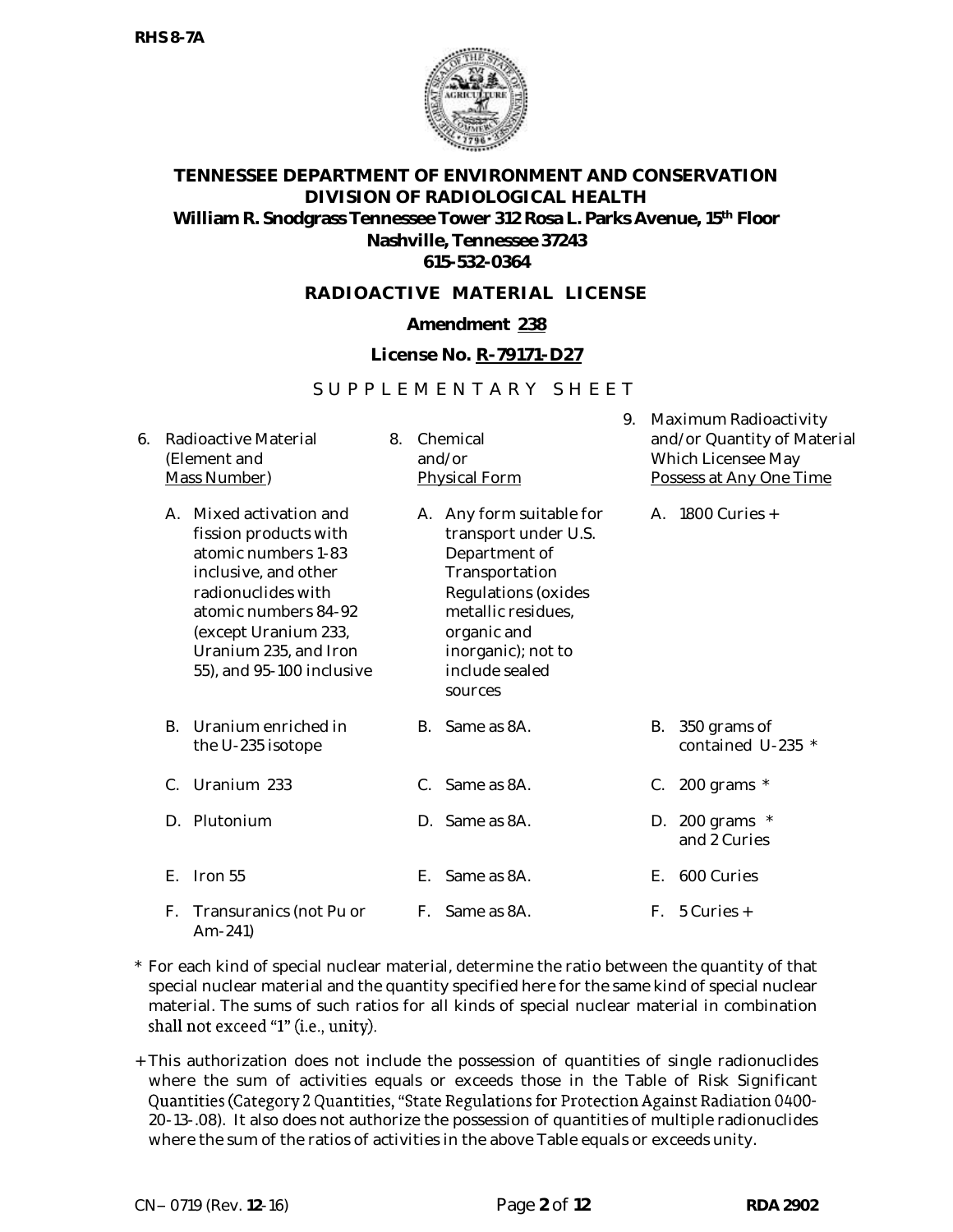

### **RADIOACTIVE MATERIAL LICENSE**

### **Amendment 238**

### **License No. R-79171-D27**

### S U P P L E M E N T A R Y S H F E T

|    | G. Uranium (depleted and<br>natural)                             |    | G. Same as 8A.                                                                                                                                                                      |    | G. 20 Curies (See<br>Condition 31)                                                       |
|----|------------------------------------------------------------------|----|-------------------------------------------------------------------------------------------------------------------------------------------------------------------------------------|----|------------------------------------------------------------------------------------------|
| Н. | Any radioactive<br>material (except special<br>nuclear material) | Н. | Sealed sources (Model<br>numbers listed in NRC<br>Registry of Sealed<br>Sources and Devices),<br>surface-deposited<br>disc and plane sources<br>and volumetric<br>reference sources |    | H. No single source to<br>exceed 5 millicuries.<br>Total not to exceed 10<br>millicuries |
|    | Cesium 137                                                       |    | Sealed source (Models<br>(listed in NRC Reg-<br>istry CA0598D106S)                                                                                                                  | L. | One (1) source not to<br>exceed 200 millicuries                                          |

#### 10. Authorized Use

- A. through G.
- 1. Receipt, possession, storage, handling, unpackaging, packaging, transport, transfer, processing, decontamination, sampling and analysis, release for unrestricted use, and the Bulk Waste Assay Program (BWAP) in the performance of Memphis Facility operations.
- 2. The licensee is authorized to receive, store, or transfer  $-$  as radioactive activation products inherent in, or radioactive contamination on - nuclear power plant components, (see note), accessories, (see note), and other equipment and components authorized by a license issued by the United States Nuclear Regulatory Commission, any Agreement State, a Licensing State, or by the Atomic Energy Act. This authorization shall be in accordance with conditions of this license provided the following condition is met:

No items, other than nuclear power plant components, accessories, reusable equipment owned by the company, clients, and others, and radioactive material may be stored for up to five years from the time of receipt acceptance in accordance with letter dated October 21, 2021, with attachments, may be stored under this license for a period of time greater than 365 days.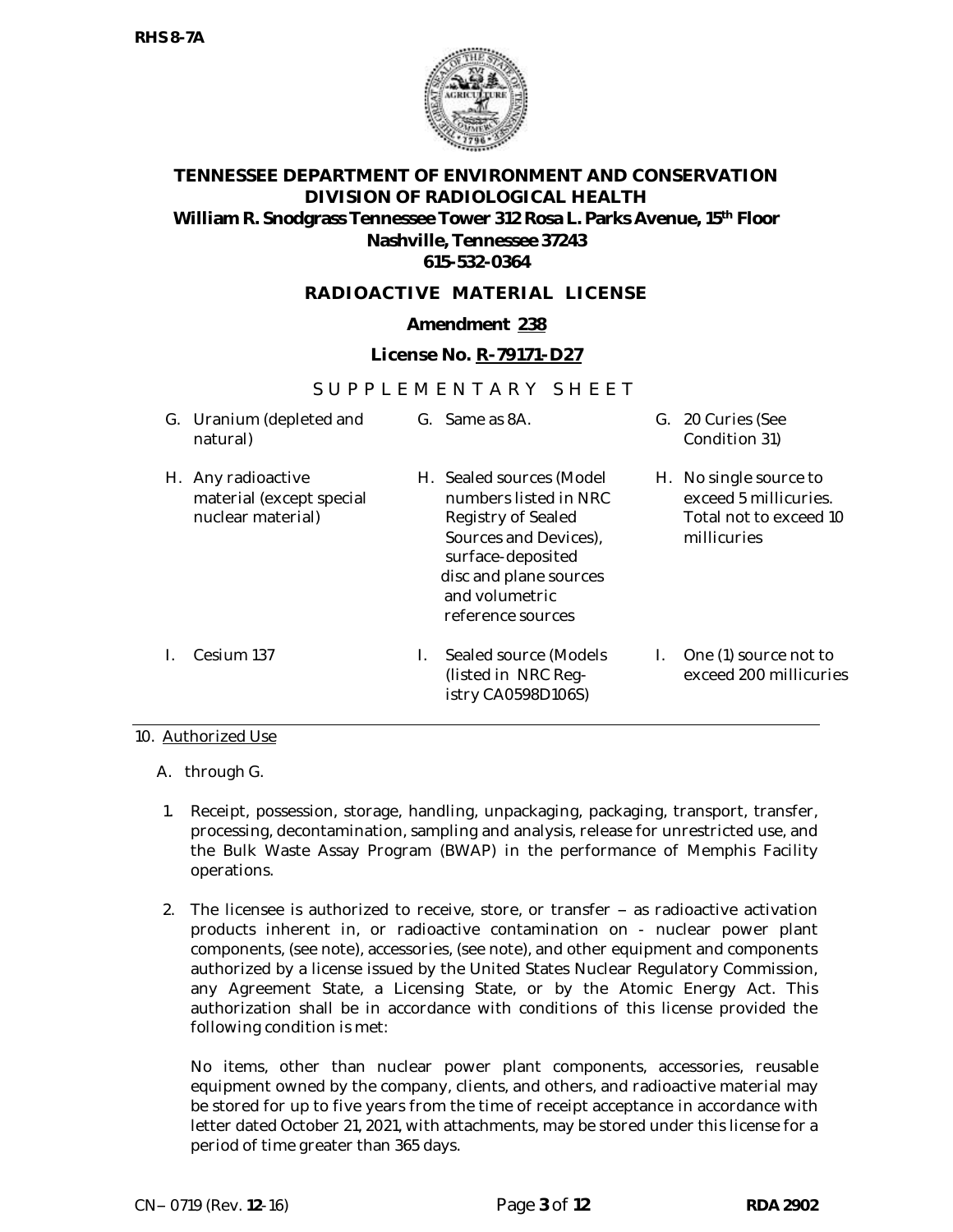

### **RADIOACTIVE MATERIAL LICENSE**

### **Amendment 238**

### **License No. R-79171-D27**

### S U P P L E M E N T A R Y S H E E T

- 3. The licensee is authorized to modify nuclear power plant components, (see note), accessories, (see note), and other equipment and components.
- 4. The licensee is authorized to perform mechanical, physical, and chemical decontamination on nuclear power plant components, (see note), accessories, (see note), and other equipment, components and materials suitable for decontamination.
- 5. Research and testing for laser decontamination in accordance with letters dated March 6, 2019, with attachments, and April 25, 2019.

NOTE:

Nuclear power plant components and accessories are herein defined as follows:

Components - contaminated vessels and heads, control rods, pumps, steam generator tubes, steam generators, control rod drive assemblies, valves, heaters, heat exchangers, pressurizers, tanks, meters, fans, turbines, electrical generators, ejectors, dryers, separators, and any other item necessary to the operation or safety of an operating nuclear power plant.

Accessories - tools used in assembling, disassembling, testing, and handling of nuclear power plant components.

- 5. The licensee is authorized to receive and process radioactive material from unlicensed facilities or sites for decontamination or disposal.
- H. For use in instrumentation standardization and calibration.
- I. For use in a J. L. Shepherd Model 28-5A Low Range Beam Calibrator for purposes of calibration of portable radiation detection equipment.

Conditions (continued)

- 12. The licensee shall comply with applicable provisions of 0400-20-04, 0400-20-05, 0400-20- 10, and 0400-20-13 of "State Regulations for Protection Against Radiation."
- 13. Radioactive material authorized by this license may be used and stored only at Energy*Solutions* Services, Inc., 1790 Dock Street, Memphis, TN.
- 14. A. Radioactive material authorized by this license shall be used by, or under the supervision of: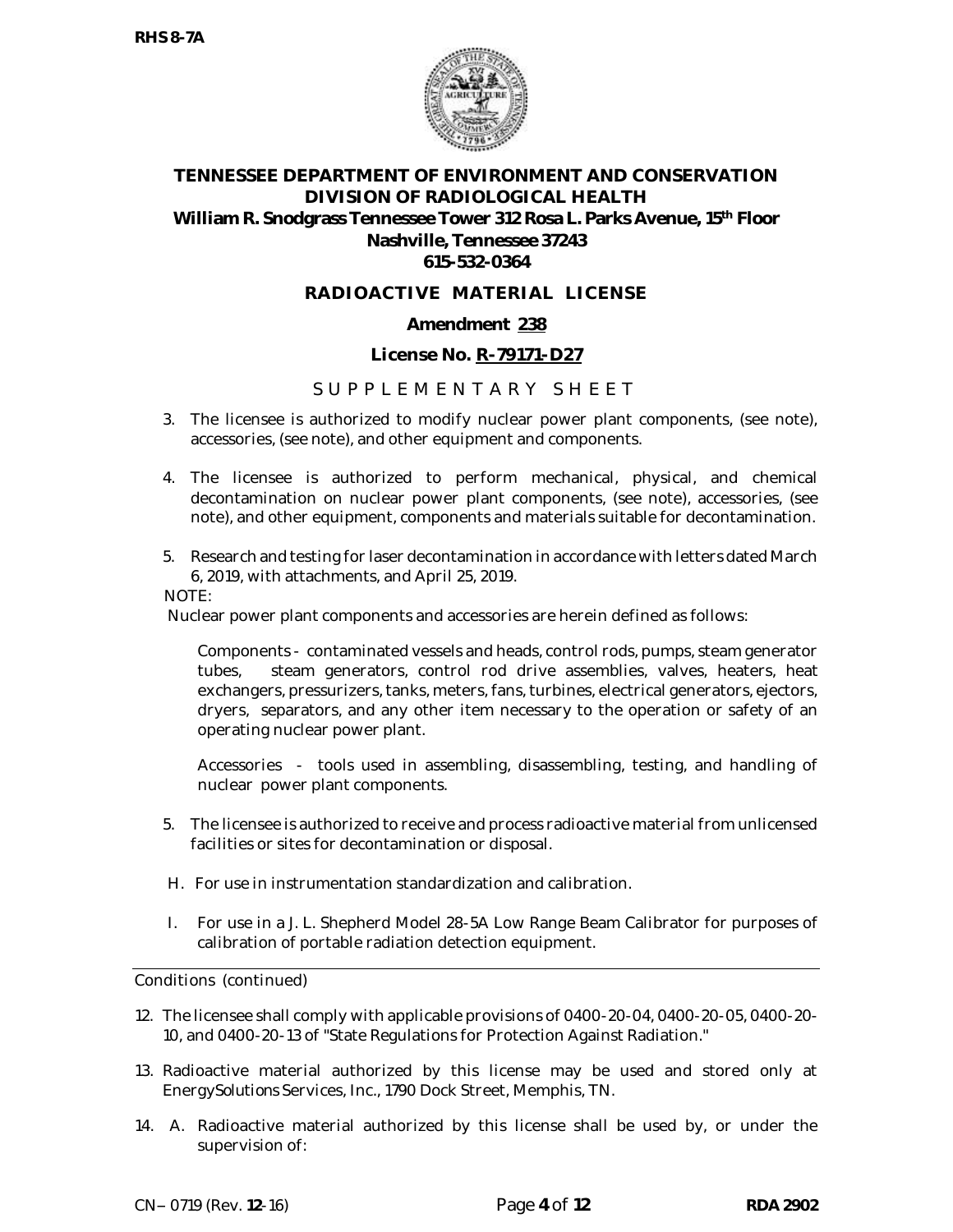

## **RADIOACTIVE MATERIAL LICENSE**

## **Amendment 238**

### **License No. R-79171-D27**

### S U P P L E M E N T A R Y S H E E T

Abigail Jimenez Scott McKell Ralph H. Pena, Jr.

William A. Veronee Jason Wade

- B. An authorized user shall be present on site during chemical decon operations, grit blasting operations, thermal cutting, and high radiation area work. An authorized user shall be available for telephone consultation during periods when other activities are being conducted on the site. A Health Physics Technician shall be on site during work in Radiologically Controlled Areas associated with this license.
- C. The Radiation Safety Officer for this license is Roger A. Gard.
- 15. A. The licensee shall develop and maintain a written radiation protection manual that ensures the implementation of the radiation protection program in accordance with "State Regulations for Protection Against Radiation" (SRPAR), ALARA, and documents referenced in conditions of this license. Changes to this manual require prior written approval from the Department. Departmental approval of the current revision of this manual [Energy*Solutions* Tennessee Radiation Safety Guide (RSG-1)] also conveys its approval under other Tennessee Energy*Solutions* licenses.
	- B. In addition, the licensee shall develop and implement written standard operating procedures to ensure all activities involving the handling and/or use of radioactive materials authorized by this license are carried out in a manner consistent with SRPAR, ALARA, the licensee's Radiation Protection Manual, and the documents referenced in conditions of this license.
	- C. These procedures may be modified without prior approval of the Department when deemed appropriate and documented by the Radiation Safety Officer. However, adherence to the current procedures as written shall be considered a condition of this license. The written procedures required by this condition shall be available for inspection by the Department. A copy of the current procedures shall be forwarded to the Department upon request.
- 16. In addition to other requirements of this license or of 0400-20-05-.60 "State Regulations For Protection Against Radiation," the licensee shall conduct operations so that radiation levels in unrestricted areas would not cause an individual, assuming an occupancy of one (1), to receive a total effective dose equivalent in excess of 500 millirems in one calendar year. These radiation levels shall be appropriately monitored by the licensee, and records of such monitoring shall be maintained for inspection by the Department. For calculational purposes of this condition, the licensee shall base its anticipated exposure CN 0719 (Rev. **12**-16) Page **5** of **12 RDA 2902**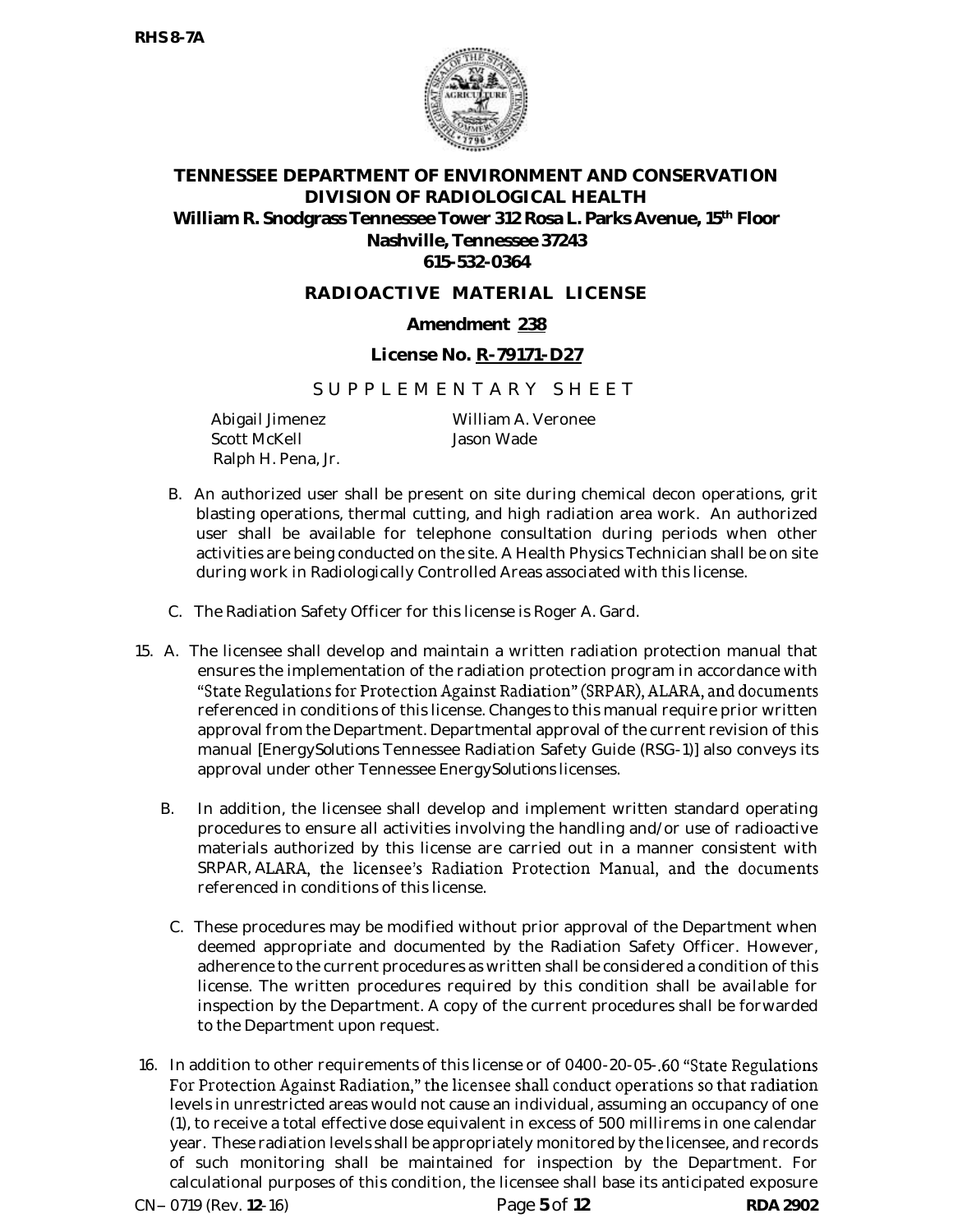

### **RADIOACTIVE MATERIAL LICENSE**

### **Amendment 238**

### **License No. R-79171-D27**

## S U P P L E M E N T A R Y S H E E T

to a member of the public upon the sum of the maximally exposed dosimeter and the highest air concentration derived using the latest available pertinent data.

- 17. No radioactive material (excluding calibration and standardization sources and as referenced In Items 10.A.-G. 2. of this license and RSG-1) or radioactive waste may be possessed under this license, from its time of receipt, until its transfer from the facility, for a period of time greater than three hundred sixty-five (365) days.
- 18. No radioactive material or radioactive waste may be stored so as to exceed the following stacking limits except for 6400 square feet in Building D which may be stored up to 20 feet nominal:

Container Type Stacking Limit

| 1. Drums | 3 high |
|----------|--------|

| 2. B-25 Boxes | 3 high |
|---------------|--------|

- 3. B-12 Boxes 5 high
- 4. Sea-Land Containers 1 high
- 5. Any other strong 10 feet nominal unless the natural height of the tight container container exceeds 10 feet

This condition also includes "waste radioactive material" generated under the authority of this license.

- 19. The licensee shall maintain complete and accurate records of the receipt and disposal of radioactive material. The licensee shall, for radioactive material no longer useful for any purpose and for any equipment or supplies contaminated with such material for which further use and decontamination is not planned, define those materials as radioactive waste and treat them as such in accordance with the following provisions:
	- A. Radioactive waste material shall not be stored with non-radioactive waste.
	- B. A written record of all radioactive waste material shall be maintained until it has been determined by a suitable survey or radioassay that it has decayed to background levels or until it has been shipped to an authorized recipient in accordance with all applicable regulations. Accountability of radioactive waste material prepared for shipment but not yet shipped from the licensee's premises shall be maintained by the licensee by an internal record system such that the licensee is constantly aware of the material's location and the proposed time of shipment. Individuals who are involved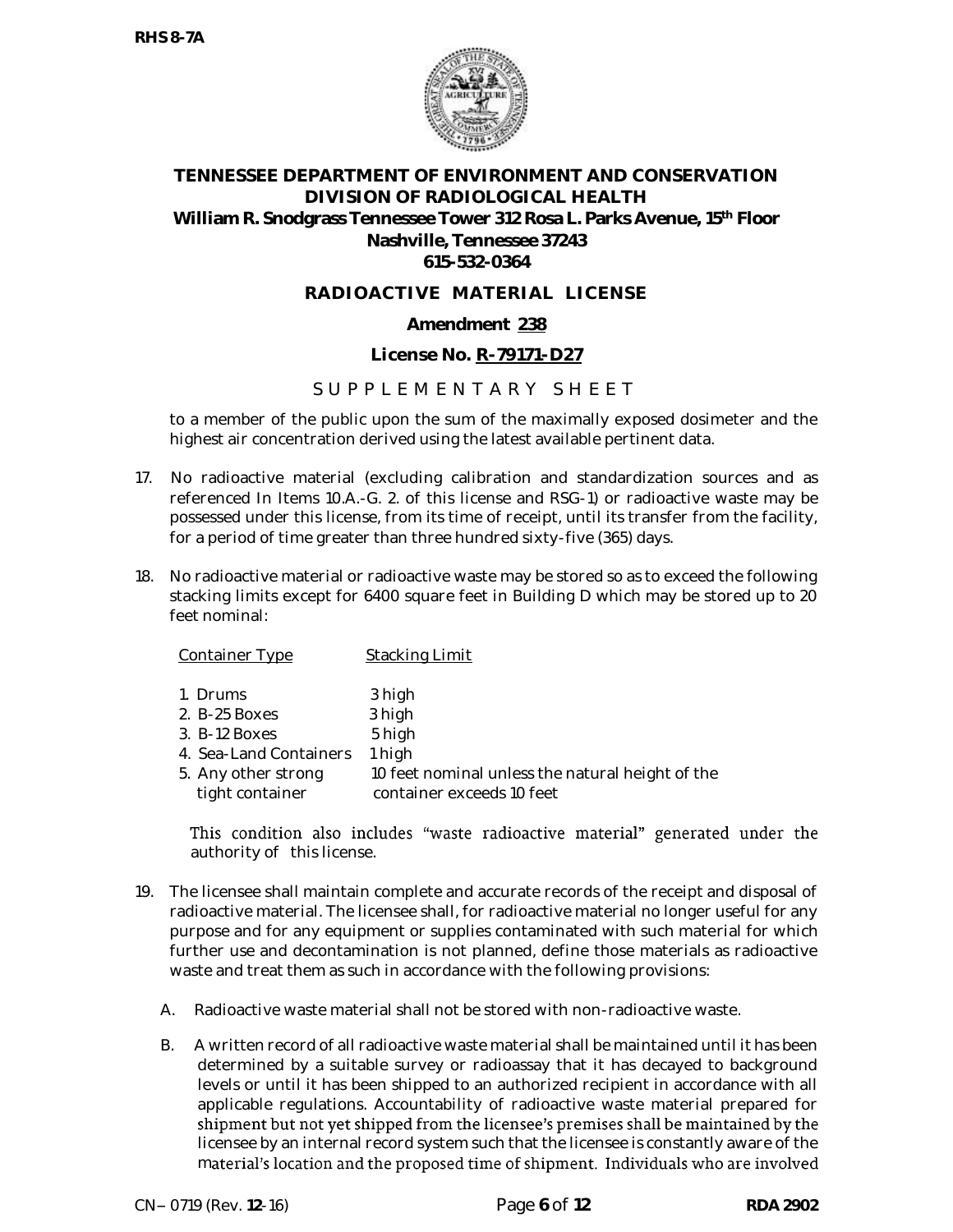

## **RADIOACTIVE MATERIAL LICENSE**

### **Amendment 238**

### **License No. R-79171-D27**

## S U P P L E M E N T A R Y S H F E T

in the shipping of such material and/or the storage of such material prior to shipment, shall be trained in the precautions necessary for such handling and storage.

- C. For material which has decayed to background levels as determined by radioassay or external level as measured with appropriately calibrated instruments, records shall indicate that the material was determined to be no longer radioactive and will indicate the methods and results of the survey or analysis.
- D. Shipment records of radioactive waste material shall be maintained and the licensee shall require written confirmation from the authorized recipient of such material that this material has been received.
- E. All records and written confirmations required by this condition shall be maintained for inspection by the Department.

The requirements for this condition are in addition to any other requirements for the handling and/or disposal of radioactive material contained in this license and "State Regulation for Protection Against Radiation."

- 20. The licensee shall not accept either radioactive waste and/or items contaminated or potentially contaminated with licensable quantities of radioactive material or radioactive materials or items from licensable activities for repackaging, processing, storage pending transfer/disposal, or transfer/disposal unless the shipper of such waste possesses a valid license for delivery issued pursuant to 0400-20-10-.32 of "State Regulations for Protection Against Radiation."
- 21. Written assurances must be furnished by the facility shipping the radioactive material indicating that the facility may accept return of the material processed or unprocessed. In addition, for states outside the Southeast Compact the state or appropriate Compact must be a signatory to the Interregional Access Agreement for Waste Management or assurances shall be obtained from the appropriate state governor's office, the state radiation control program, and the appropriate Compact official, if any.
- 22. The licensee shall establish in every contractual obligation relating to radioactive materials the ability to return radioactive materials, processed or unprocessed, to the prior licensed or exempt possessor.
- 23. The licensee is authorized to store containers of licensed radioactive material outside in accordance with statements, representations, and procedures contained in documents referenced in conditions of this license.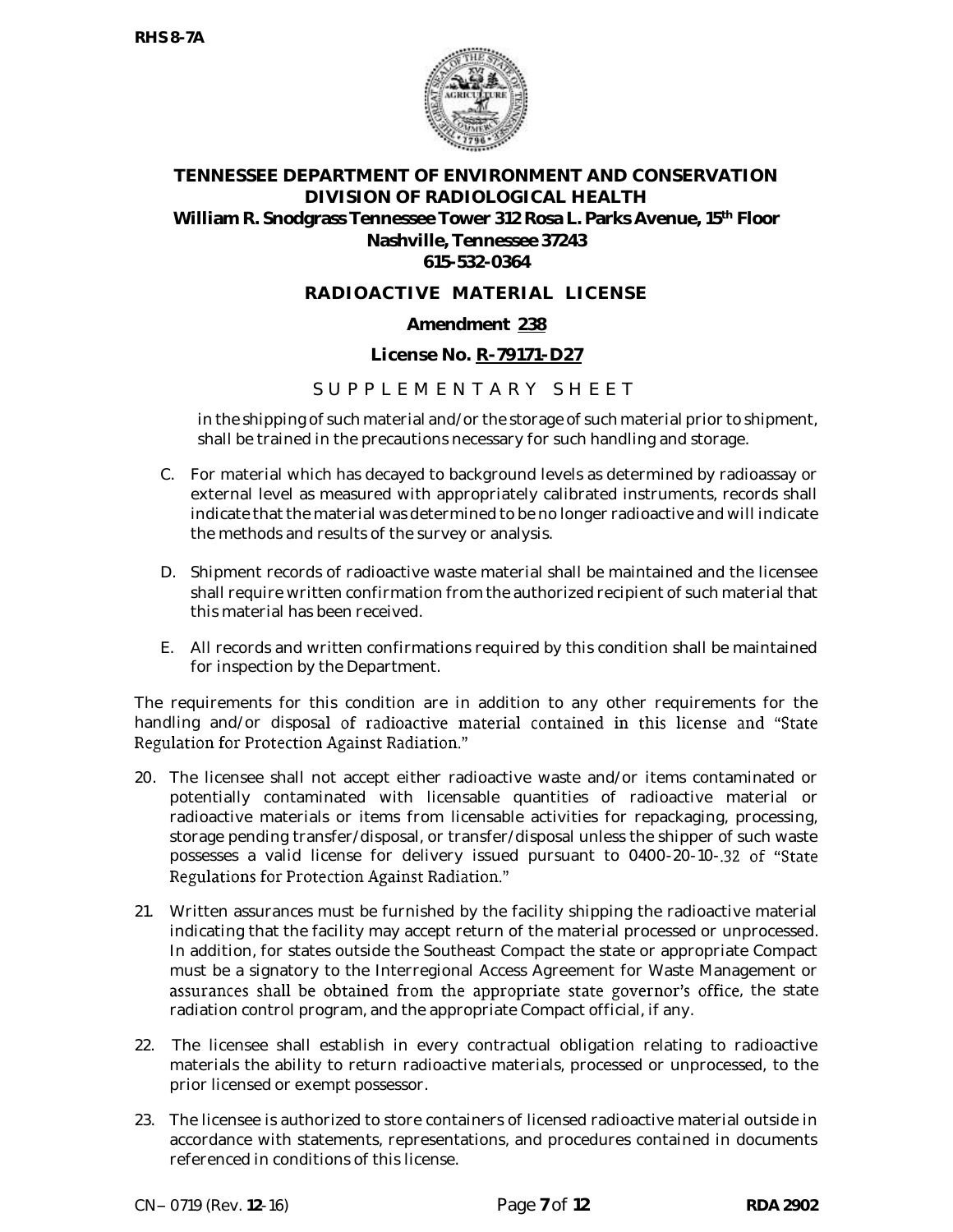

### **RADIOACTIVE MATERIAL LICENSE**

### **Amendment 238**

### **License No. R-79171-D27**

## S U P P L E M E N T A R Y S H F E T

- 24. The licensee is authorized to stage containers of radioactive material in areas not covered by financial assurance provided that no individual container is present for more than 12 hours. This authorization is for licensed material for future work or for licensed material that meets surface free release criteria as evidenced by survey. Except for surface contaminated material that meets free release criteria, waste shall be staged in closed containers on paved surfaces with no opening of containers or loading of wastes.
- 25. Radioactive material, contaminated equipment, and empty radioactive material containers may be stored in accordance with statements representations, and procedures contained in documents referenced in this license, provided that radiation levels for unrestricted areas are not exceeded. This material must be stored in either locked DOT intermodal containers as described in Title 49 Code of Federal Regulations (CFR), Part 171.8 or DOT approved strong tight containers. In addition to these requirements the following criteria and restrictions must be adhered to whenever radioactive materials are stored:
	- 1. Containers used for outside storage of radioactive materials must be capable of withstanding environmental conditions.
	- 2. Radiation levels from stored empty containers shall not exceed an average of 0.5 mR/hr, and hot spot activity shall not exceed 2 mR/hr.
	- 3. Outside storage of containers with radioactive waste and/or DOT Empty containers is only permitted in paved (asphalt or concrete) areas. Storage on grass, dirt, or gravel is specifically prohibited.
	- 4. Soil samples must be collected and analyzed at least quarterly along the edges of outside asphalt or concrete pads where radioactive materials are stored and along the perimeter fence to ensure that there is no buildup of radioactive contamination. Data from these samples must be maintained for inspection by the Department.
	- 5. Each designated outside storage area shall be equipped with identifiable markers (sign postings) at each corner to clearly identify the boundary of the bonded storage area. In addition, the space between these markers can be painted or otherwise marked to identify the storage area.
	- 6. Energy*Solutions* Empty containers are permitted to be stored on any surface (e.g. paved, grass, dirt, or gravel) within any area of the facility that is routinely monitored by the environmental sampling program for radioactivity per the RSG-1.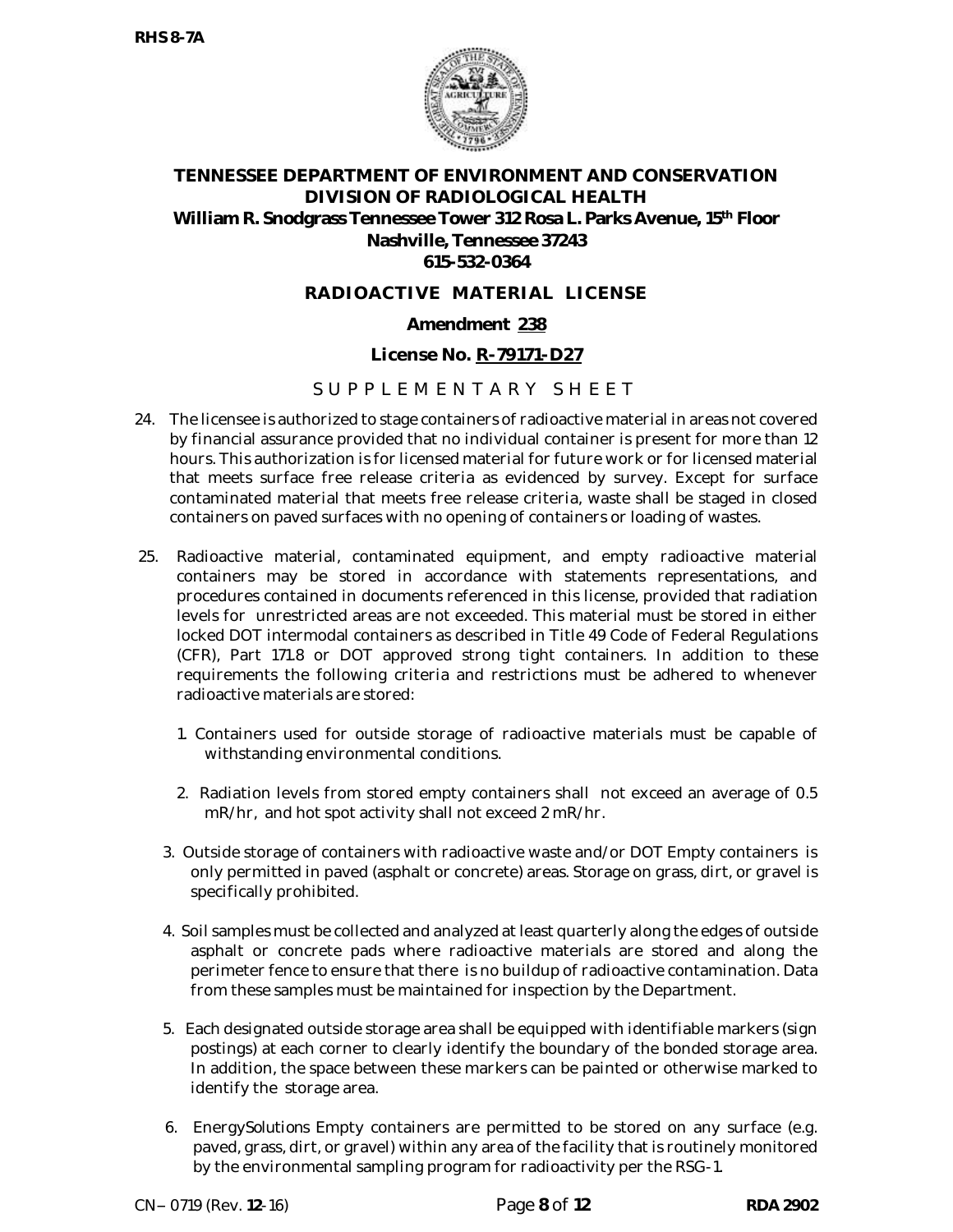

### **RADIOACTIVE MATERIAL LICENSE**

### **Amendment 238**

### **License No. R-79171-D27**

## S U P P L E M E N T A R Y S H F E T

- 7. Green is Clean Empty containers may be stored in any location within the facility.
- 26. The licensee in making disposal of radioactive wastes to the sanitary sewerage system shall do so in conformity with 0400-20-05-.122 of "State Regulations for Protection Against Radiation."
- 27. The following evaluations shall be performed for all process ventilation systems:
	- 1) Air balance within the RCA at least semi-annually, and following any ventilation system or process changes which could potentially alter the effectiveness of the system.
	- 2) Particulate removal efficiency of the main filtration system HEPA filters by DOP or comparable testing in accordance with pertinent ANSI standards immediately following installation of new HEPA filters or at least semi-annually.
- 28. A. Sealed sources authorized by this license in Items H and I shall be tested for leakage and/or contamination at intervals not to exceed six (6) months. In the absence of a certificate from a transferor indicating that a test has been made within six (6) months prior to transfer, the sealed source shall not be put until use until tested.
	- B. The test shall be capable of detecting the presence of 0.005 microcurie of radioactive material on the test sample. The test sample shall be taken from the sealed source or from the surface of the device in which the sealed source is permanently mounted or stored on which one might expect contamination to accumulate. Records of leak tests shall be kept in units of microcuries and maintained for inspection by the Department.
	- C. If the test reveals the presence of 0.005 microcurie or more of removable contamination, the licensee shall immediately withdraw the sealed source from use and shall cause it to be decontaminated and repaired or to be disposed of in accordance with Department regulations. A report shall be filed within five (5) days of the test with the Division of Radiological Health, Tennessee Department of Environment and Conservation, William R. Snodgrass Tennessee Tower, 15<sup>th</sup> Floor, 312 Rosa L. Parks Avenue, Nashville, Tennessee, 37243, describing the equipment involved, the test results, and the corrective action taken.
	- D. Tests for leakage and/or contamination shall be performed by the licensee or by other persons authorized by this Department, the U.S. Nuclear Regulatory Commission, or another Agreement State to perform such services.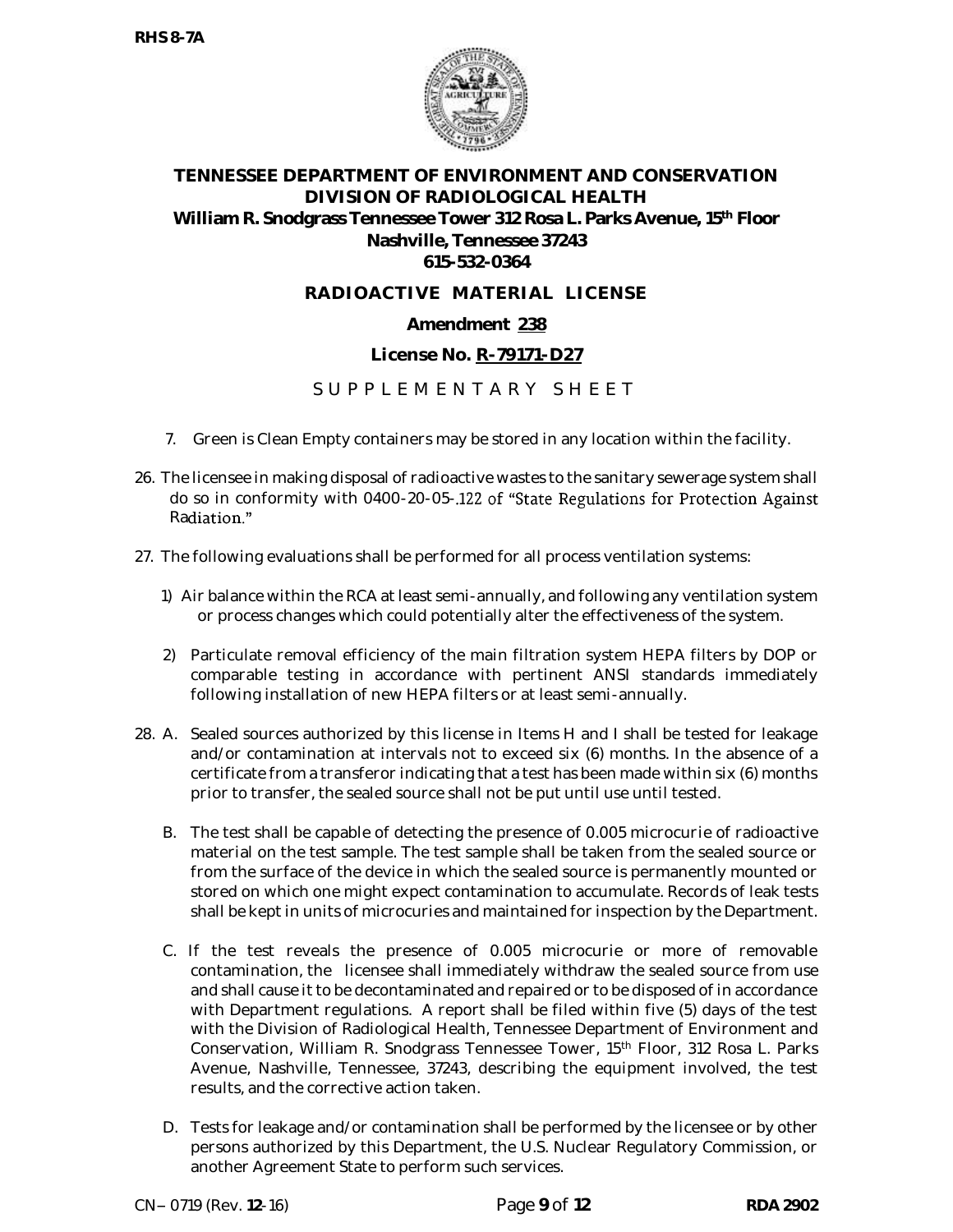

### **RADIOACTIVE MATERIAL LICENSE**

### **Amendment 238**

### **License No. R-79171-D27**

## S U P P L E M E N T A R Y S H F E T

- 29. The licensee shall not open or remove sealed sources containing radioactive material from their respective source holders.
- 30. Notwithstanding the periodic leak test required by Condition 28, any licensed sealed source is exempt from such tests when the source contains 100 microcuries or less of beta and/or gamma emitting material or 10 microcuries or less of alpha emitting material.
- 31. In addition to the possession limits in Item 9, the licensee shall further restrict the possession of licensed material to quantities below the limits specified in "State Regulations for Protection Against Radiation" (SRPAR) 0400-20-10-.13(20) which require consideration of the need for an emergency plan for responding to a release of licensed material. The possession of a single container in excess of fifty (50) kilograms (kg) of Uranium Hexafluoride (UF6) in accordance with SRPAR 0400-20-10-.13(20)(b)1.(i) is authorized until December 31, 2018.
- 32. The licensee is authorized to receive, possess, and use any radioactive material distributed under a general license, issued by the U.S. Nuclear Regulatory Commission, or another Agreement State, without being specifically referenced in Items 6, 8, 9 and 10 of this license. Notwithstanding any other conditions of this license, the general licensee may possess and use radioactive material received under the provisions of 0400-20-10 of "State Regulations for Protection Against Radiation" in accordance with the requirements provided at the time of the transfer of the radioactive material under the terms of the general license.
- 33. The licensee is authorized to release solid materials and equipment for unrestricted use in accordance with the surface contamination criteria in NRC NUREG-1757, Volume 1, Revision 2, section 15.11.1.1, "Release of Solid Materials with Surface Residual Radioactivity" (Materials Licensees), and MARSAME NUREG-1575, Supplemental 1, Table E.2 for tritium.
- 34. The combined authorization for processing and storage granted by this license shall not exceed a total of 132,462 square feet. The licensee is required to provide \$5,563,404.00 (five million five hundred sixty three thousand four hundred four US Dollars) in financial assurance monies in accordance with "State Regulations for Protection Against **Radiation" 0400**-20-10-.12(4).
- 35. Bulk Survey for Release (BSFR)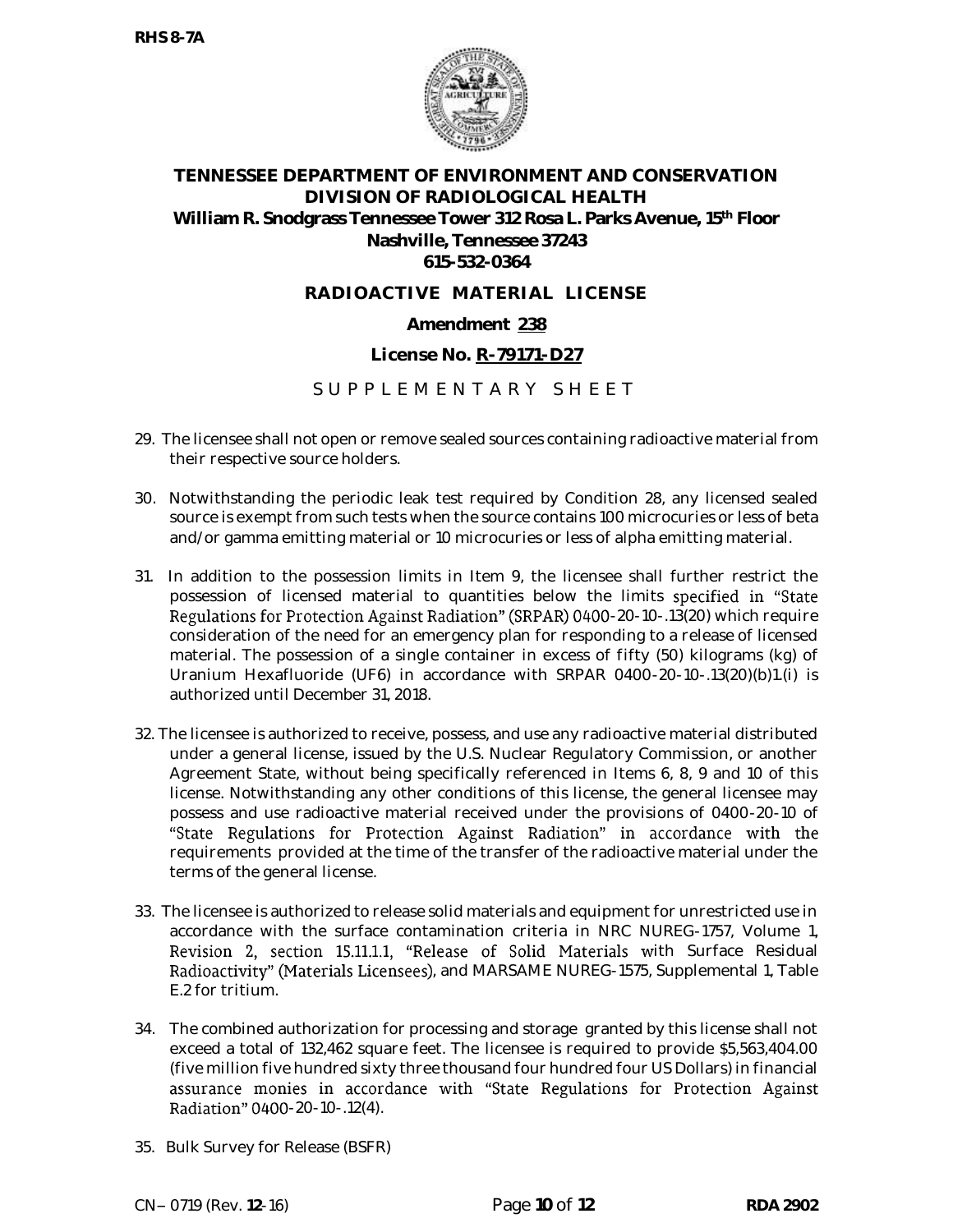

### **RADIOACTIVE MATERIAL LICENSE**

### **Amendment 238**

### **License No. R-79171-D27**

## S U P P L E M E N T A R Y S H E E T

- A. The licensee is authorized to conduct the Bulk Waste Assay Program (BWAP) which includes Green is Clean (GIC) processing, Safe Check gamma processing, Safe Check non-gamma processing, and Decay Check processing. The BWAP shall be conducted in accordance with statements, representations, and procedures contained in documents referenced in conditions of this license. The Radium 226 disposal limit for North and South Shelby Landfills is 5 pCi/gram each.
- B. The licensee is authorized to implement BWAP Safe Check and Decay Check Conditional Release Limits for North and South Shelby Landfills in accordance with statements, representations, and procedures contained in documents referenced in conditions of this license.
- C. Records for all disposals made under this condition shall be submitted quarterly to the Division of Radiological Health, William R. Snodgrass Tennessee Tower, 15th Floor, 312 Rosa L. Parks Avenue, Nashville, TN 37243. Monitoring of materials for contamination for release as authorized by this condition is only to be conducted at the licensee's facilities specified in Condition 13, and not at customer or other job sites.
- D. The licensee shall meet the requirements of the March 2020 DRH-RAM-G-410-004-03192020 Licensing Requirements for Evaluation and Acceptance of Licensee Requests for the Disposal of Materials with Extremely Low Levels of Contamination in Class 1 (Subtitle D) Landfills (Bulk Survey for Release (BSFR)).
- **E. For calendar year 2022 the licensee is approved to dispose of 7530 tons of material in the North Shelby Landfill and 11019 tons of material in the South Shelby Landfill.**
- 36. A. The Box Assay System shall be operated in accordance with the requirements and specifications found in the "Technical Basis for Design and Calibration of the Energy*Solutions* Box Assay System," Revision 2. Additionally, the waste density shall not exceed 3.0 g/cc, the volume of waste assayed in any single container shall have multiple counts to ensure each four-foot by six-foot cross section (or less) of the container or item is assayed by the system.
	- B. The GARDIAN Assay System shall be operated in accordance with the requirements and specifications found in the "Technical Basis for Design, Calibration, and Operation of the GARDIAN Mobile Assay System," Revision 0.
- 37. An exemption is granted to the requirements in 0400-20-05-.115(3) of "State Regulations for Protection Against Radiation" that a package received during normal working hours